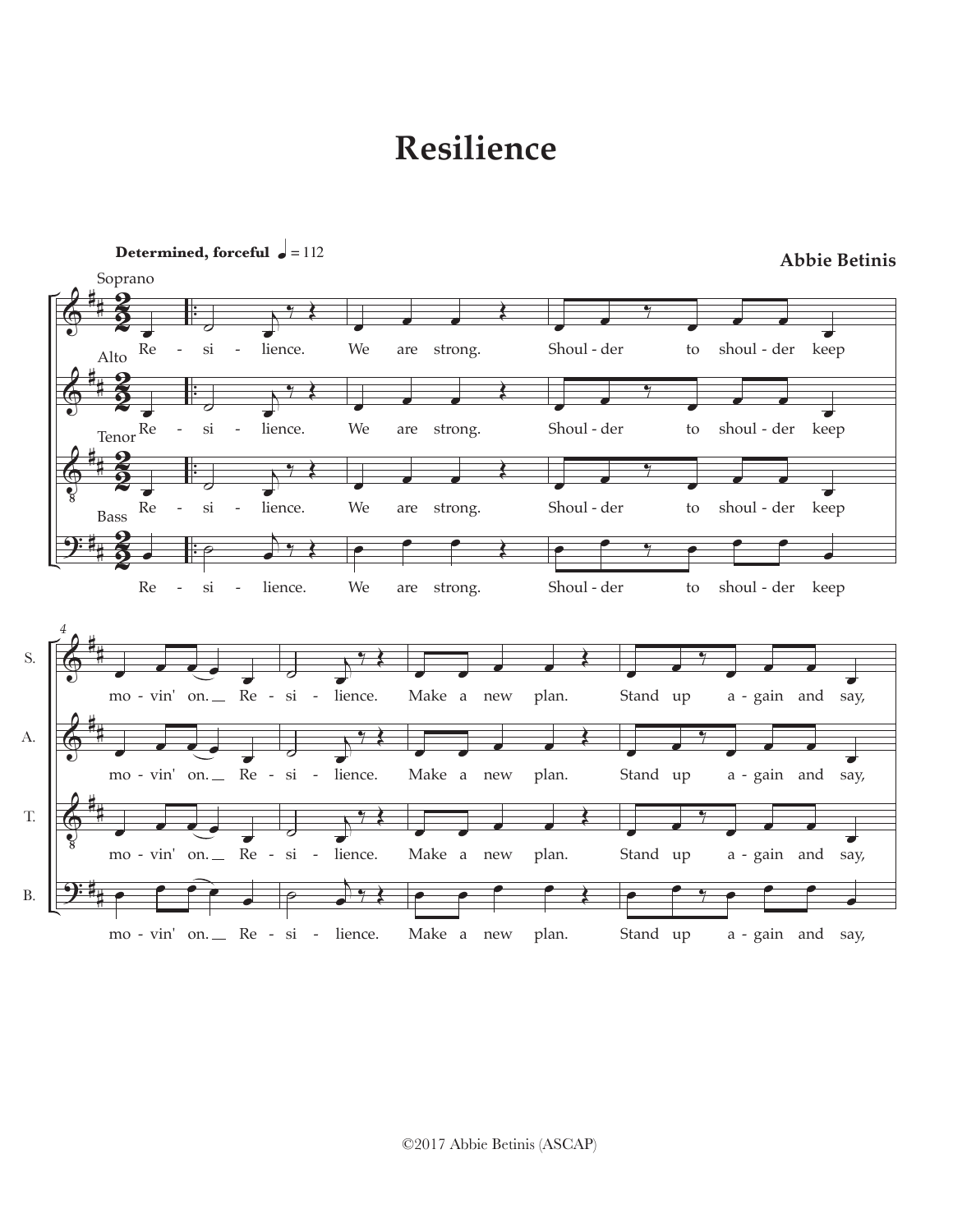

-2-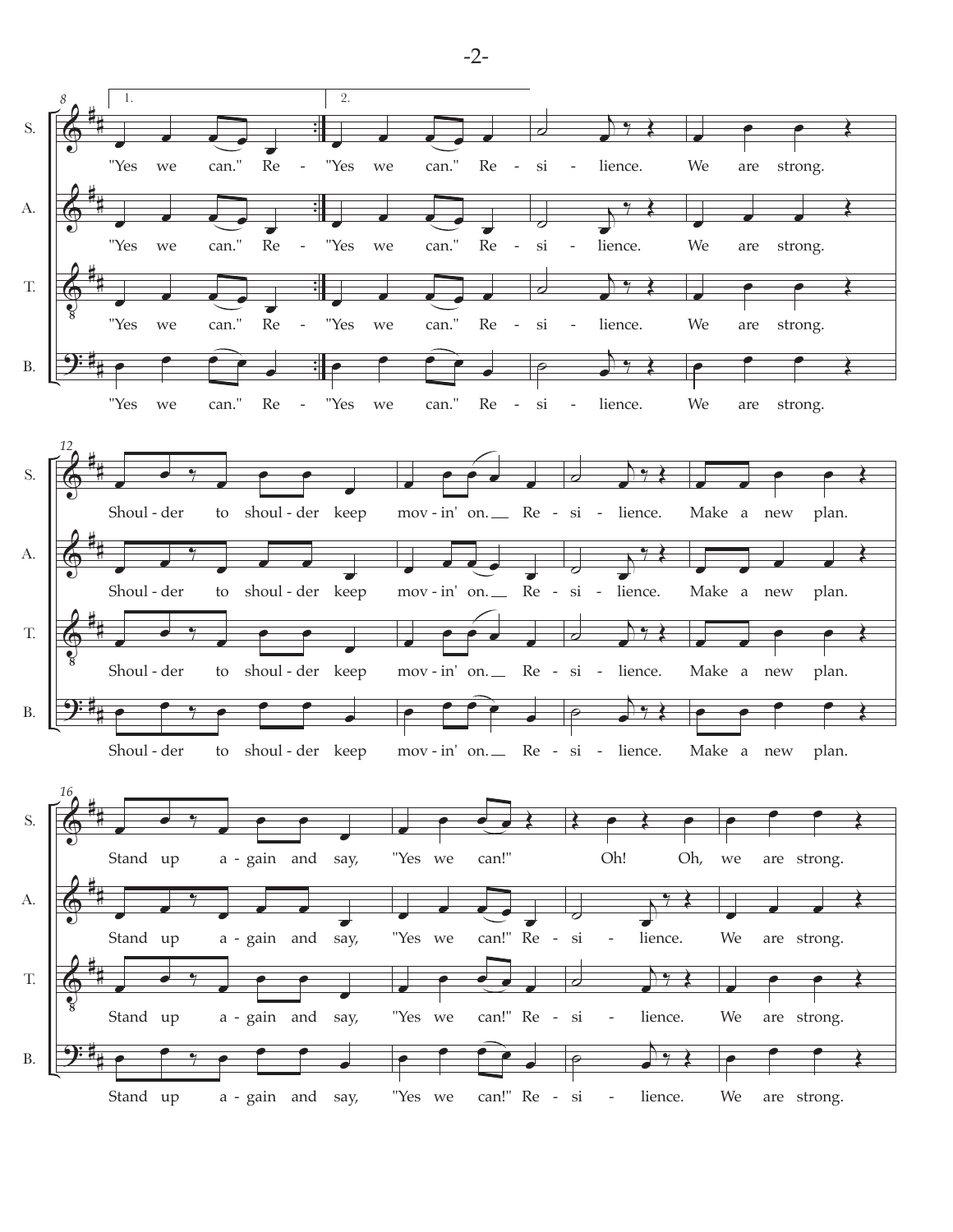

-3-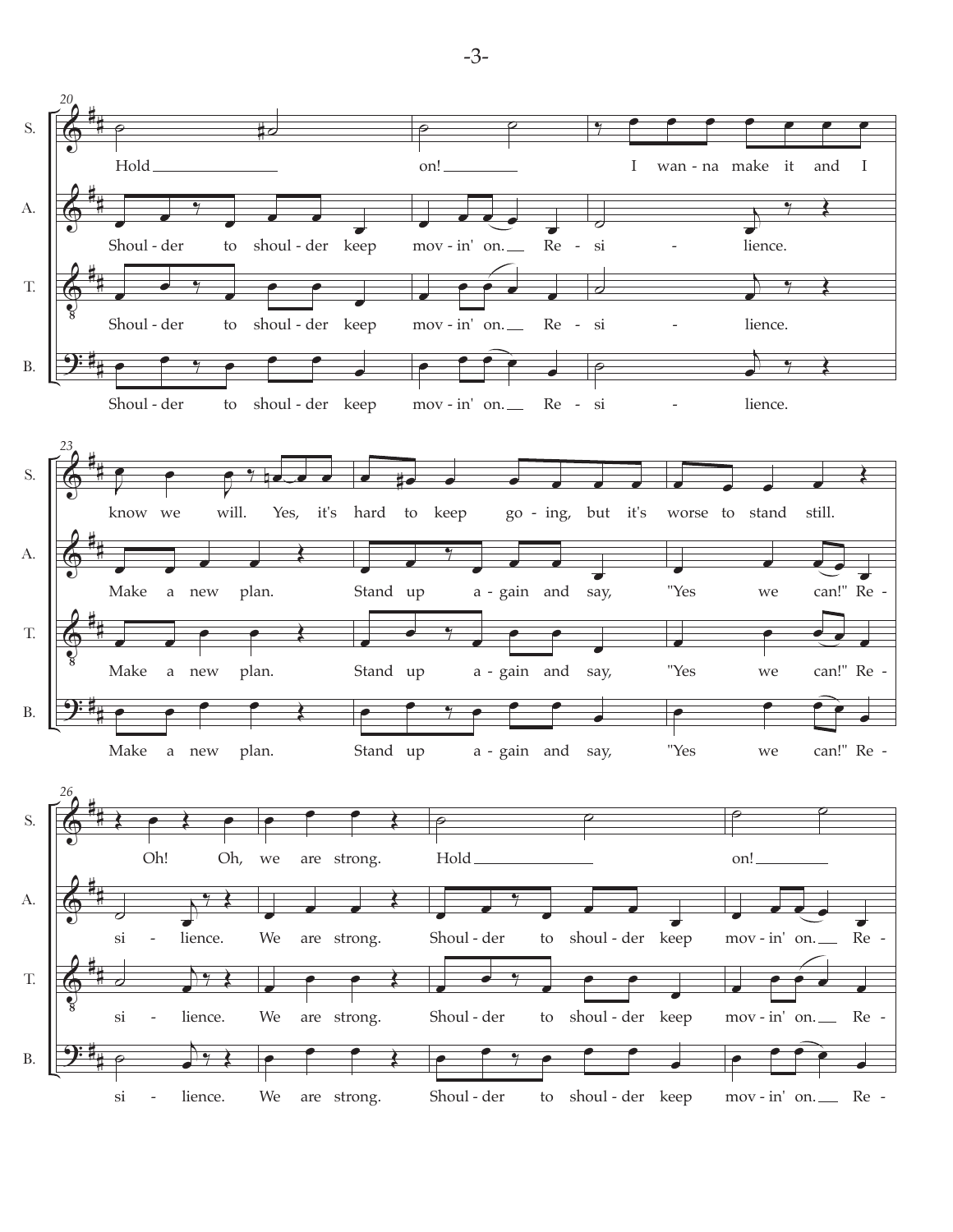

-4-